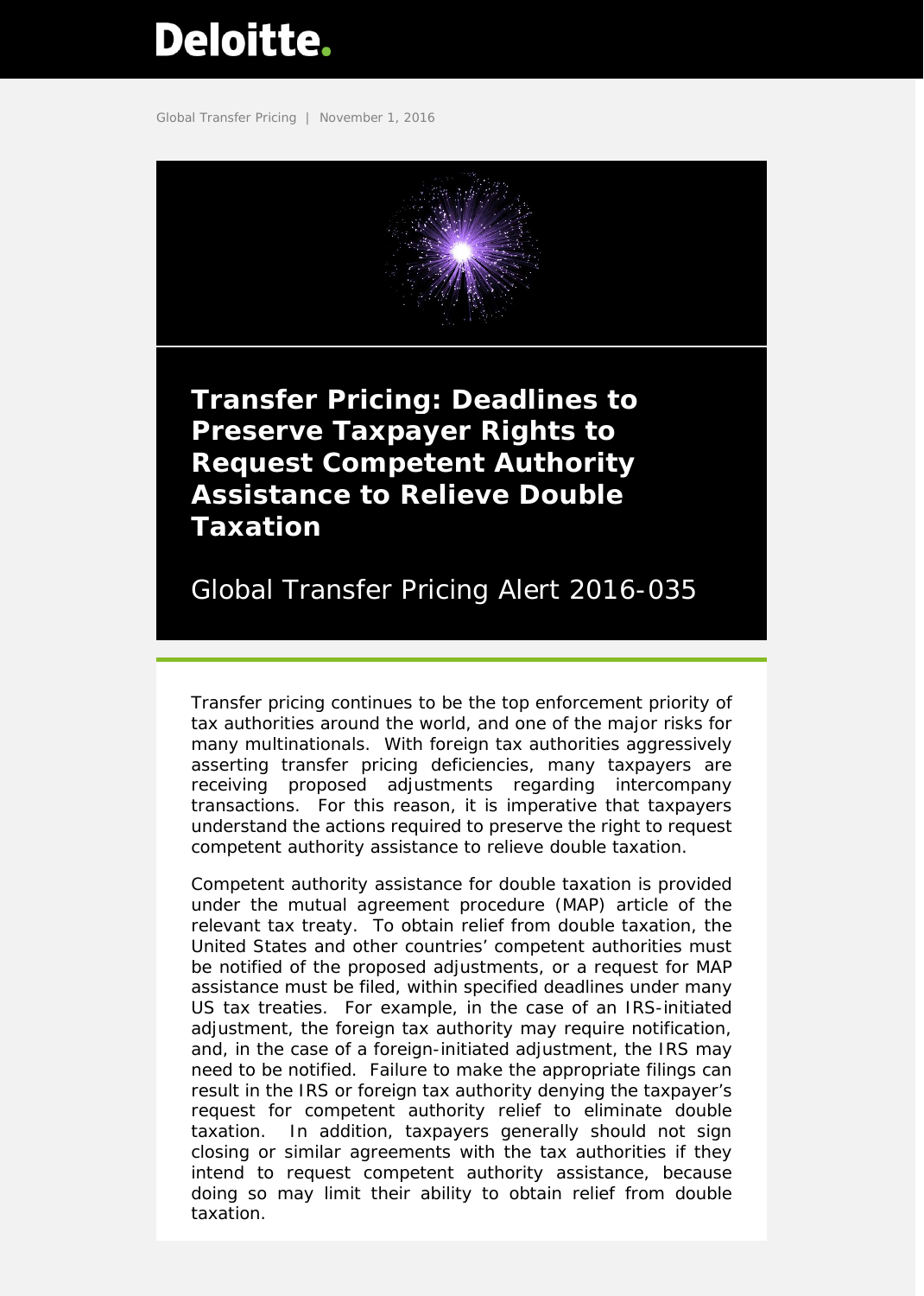In 2015, 78 percent of new US competent authority requests received related to foreign-initiated adjustments.<sup>[1](#page-1-0)</sup> Given the ever-increasing aggressiveness of foreign tax authorities, taxpayers must be vigilant regarding the treaty deadlines to protect their right to request competent authority assistance. These treaty deadlines can and do differ from domestic statutes of limitations, and taxpayers must take protective actions to keep recourse to competent authority open. The fact that the domestic statute of limitations may still be open for transfer pricing assessments in one or both of the affected countries is not determinative of the availability of competent authority assistance.

Taxpayers who are either subject to a foreign tax audit or who have a reasonable expectation that they may be subject to a foreign tax audit should review the relevant treaty timelines and consider taking all necessary protective measures. Taxpayers do not need to wait until the conclusion of a transfer pricing audit to take such measures.

Failure to notify the IRS (or foreign tax authority) within the specified time frames will likely preclude the taxpayer from seeking competent authority relief from double taxation, and may also give rise to issues regarding the creditability of foreign taxes. *See Procter & Gamble Co. v. U.S*. (S.D. Ohio, Case No. 1:08-cv-00608, defendant's motion for summary judgment granted 7/6/10).

The table below summarizes the notification/filing requirements and applicable time limitations for requesting competent authority assistance between the United States and all of its current treaty partners. Some U.S. treaties (those with Canada, Finland, Jamaica, Mexico, Netherlands, and Turkey) require notification to the tax authority that did not propose the adjustment within a certain number of years of the taxpayer's tax year end or the filing of a tax return. In addition to the original notification, the IRS requires annual notification updates. The recently issued updates to the IRS competent authority procedures – Rev. Proc. 2015-40 – changed the due date for such updates beginning in 2016. The new due date for notification updates is no later than the date on which the taxpayer timely files a tax return for such taxable year.

Taxpayers should consult with their tax advisors to evaluate the relevant provisions of the applicable treaty and their specific application to the taxpayer's facts and circumstances.

| Tequited Hothications and updates. |                                                                                                      |  |
|------------------------------------|------------------------------------------------------------------------------------------------------|--|
| U.S. Treaty<br><b>Partner</b>      | <b>Notification/Action Deadline per Treaty</b>                                                       |  |
| Australia                          | The case must be presented within three years                                                        |  |
|                                    | from the first notification of the tax authority<br>action giving rise to taxation not in accordance |  |

with the provisions of the treaty.

Austria | No deadline. **Bangladesh** | No deadline. **Barbados** | No deadline.

I

The contact persons listed below can assist you in preparing the required notifications and updates.

<span id="page-1-0"></span><sup>&</sup>lt;sup>1</sup> Internal Revenue Service, Large Business and International Division, Competent Authority Statistics, April 27, 2016. Last year, 224 out of 289 of requests received in 2015 for the Advance Pricing and Mutual Agreement (APMA) Program and Treaty Assistance and Interpretation Team (TAIT), combined, related to foreign-initiated adjustments.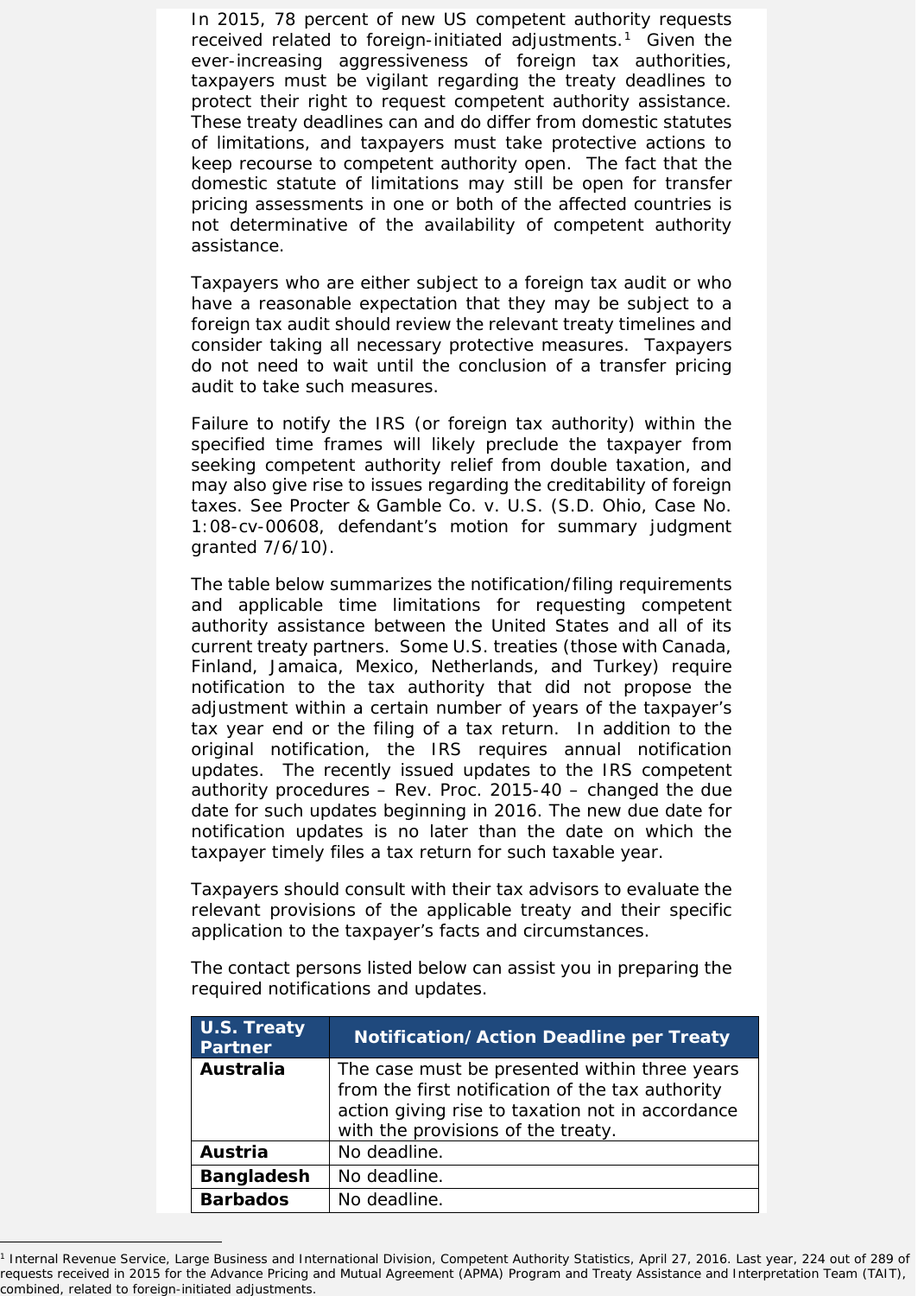| <b>Belgium</b>   | The case must be presented within three years       |
|------------------|-----------------------------------------------------|
|                  | from the first notification of the action resulting |
|                  | in taxation not in accordance with the              |
|                  | provisions of the treaty.                           |
| <b>Bulgaria</b>  | No deadline.                                        |
| Canada           | The competent authority of the country that         |
|                  | did not propose the adjustment must receive         |
|                  | notification that such a case exists within six     |
|                  | years from the end of the taxable year to which     |
|                  | the case relates.                                   |
| China            | The case must be presented within three years       |
|                  | from the first notification of the action resulting |
|                  | in taxation not in accordance with the              |
|                  | provisions of the treaty.                           |
| <b>Cyprus</b>    | No deadline.                                        |
| Czech            | The case must be presented within three years       |
| Republic         | from the first notification of the action resulting |
|                  | in taxation not in accordance with the              |
|                  | provisions of the treaty.                           |
| <b>Denmark</b>   | No deadline.                                        |
| Egypt            | No deadline.                                        |
| <b>Estonia</b>   | The case must be presented within three years       |
|                  | from the first notification of the action resulting |
|                  | in taxation not in accordance with the              |
|                  | provisions of the treaty.                           |
| <b>Finland</b>   | The competent authority of the country that         |
|                  | has been requested to provide a refund must         |
|                  | have received notification within six years from    |
|                  | the end of the taxable year to which the case       |
|                  | relates.                                            |
| <b>France</b>    | The case must be presented within three years       |
|                  | of the notification of the action resulting in      |
|                  | taxation not in accordance with the provisions      |
|                  | of the treaty.                                      |
| Germany          | The case must be presented within four years        |
|                  | from the notification of the assessment giving      |
|                  | rise to double taxation or to taxation not in       |
|                  | accordance with the provisions of the treaty.       |
| Greece           | No deadline.                                        |
| <b>Hungary</b>   | No deadline.                                        |
| <b>I</b> celand  | No deadline.                                        |
| <b>India</b>     | The case must be presented within three years       |
|                  | of the date of receipt of notice of the action      |
|                  | that gives rise to taxation not in accordance       |
|                  | with the treaty.                                    |
| <b>Indonesia</b> | The case must be presented within three years       |
|                  | of the first notification of the action giving rise |
|                  | to taxation not in accordance with the              |
|                  | provisions of the treaty. Where a combination       |
|                  | of decisions or actions taken in both countries     |
|                  | results in taxation not in accordance with the      |
|                  | provisions of the treaty, the three-year period     |
|                  | begins to run only from the first notification of   |
|                  | the most recent action or decision.                 |
| <b>I</b> reland  | No deadline.                                        |
| <b>Israel</b>    | No deadline.                                        |
| <b>Italy</b>     | The case must be presented within three years       |
|                  | from the first notification of the action resulting |
|                  | in taxation not in accordance with the              |
|                  | provisions of the treaty.                           |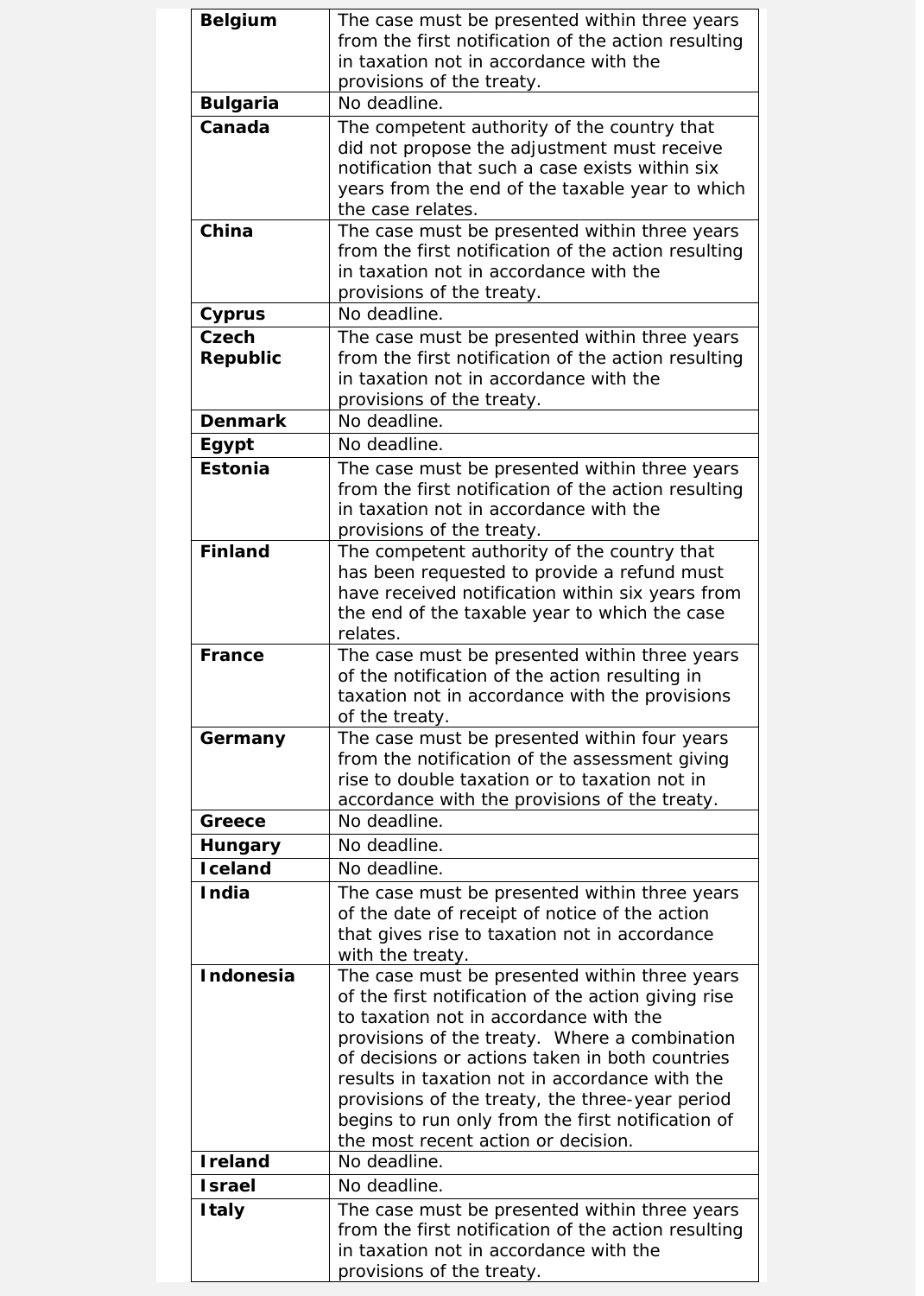| Jamaica            | The taxpayer or the competent authority of the      |
|--------------------|-----------------------------------------------------|
|                    | United States must give notice within the time      |
|                    | limits established by the domestic law of           |
|                    | Jamaica to the competent authority of Jamaica       |
|                    | that there may be a claim for tax adjustments.      |
| Japan              | The case must be presented within three years       |
|                    | from the first notification of the action resulting |
|                    | in taxation not in accordance with the              |
|                    | provisions of the treaty.                           |
| Kazakhstan         | No deadline.                                        |
| Korea              | No deadline.                                        |
| Latvia             | The case must be presented within three years       |
|                    | from the first notification of the action resulting |
|                    | in taxation not in accordance with the              |
|                    | provisions of the treaty.                           |
| Lithuania          | The case must be presented within three years       |
|                    | from the first notification of the action resulting |
|                    | in taxation not in accordance with the              |
|                    | provisions of the treaty.                           |
| Luxembourg         | No deadline.                                        |
| <b>Malta</b>       | No deadline.                                        |
| <b>Mexico</b>      | When a resident of one country presents his         |
|                    | case to the competent authority of that             |
|                    | country, the competent authority of the other       |
|                    | country must have been notified of the case         |
|                    | within four and a half years from the due date      |
|                    | or the date of filing of the return in that other   |
|                    | country, whichever is later. In any case arising    |
|                    | under any article other than Article 9 (Transfer    |
|                    | Pricing) of the treaty, it may be prudent to        |
|                    | notify each country within four and a half years    |
|                    | from the due date or the date of filing of the      |
|                    | return in that other country, whichever is later.   |
|                    | Please note that the statute of limitations for a   |
|                    | tax adjustment may extend past the due date         |
|                    | for notification under the U.S.-Mexico tax          |
|                    | treaty. Taxpayers should consider filing            |
|                    | notifications with the IRS APMA program at the      |
|                    | onset of any Mexican tax examination.               |
| <b>Morocco</b>     | No deadline.                                        |
| <b>Netherlands</b> | The competent authority of the country that         |
|                    | did not propose the adjustment must receive         |
|                    | notification that such a case exists within six     |
|                    | years from the end of the taxable year to which     |
|                    | the case relates.                                   |
| <b>New</b>         | The case must be presented within three years       |
| <b>Zealand</b>     | from the first notification of the action resulting |
|                    | in taxation not in accordance with the              |
|                    | provisions of the treaty.                           |
| <b>Norway</b>      | No deadline.                                        |
| <b>Pakistan</b>    | No deadline.                                        |
| <b>Philippines</b> | No general notification deadline, but there is a    |
|                    | filing deadline with respect to the Philippines.    |
|                    | The claim for refund or credit must be filed in     |
|                    | the Philippines no later than two years from the    |
|                    | close of the taxable year in which the United       |
|                    | States imposed tax is paid, and such claim for      |
|                    | refund or credit must be filed within five years    |
|                    | from the close of the taxable year in issue.        |
| Poland             | No deadline.                                        |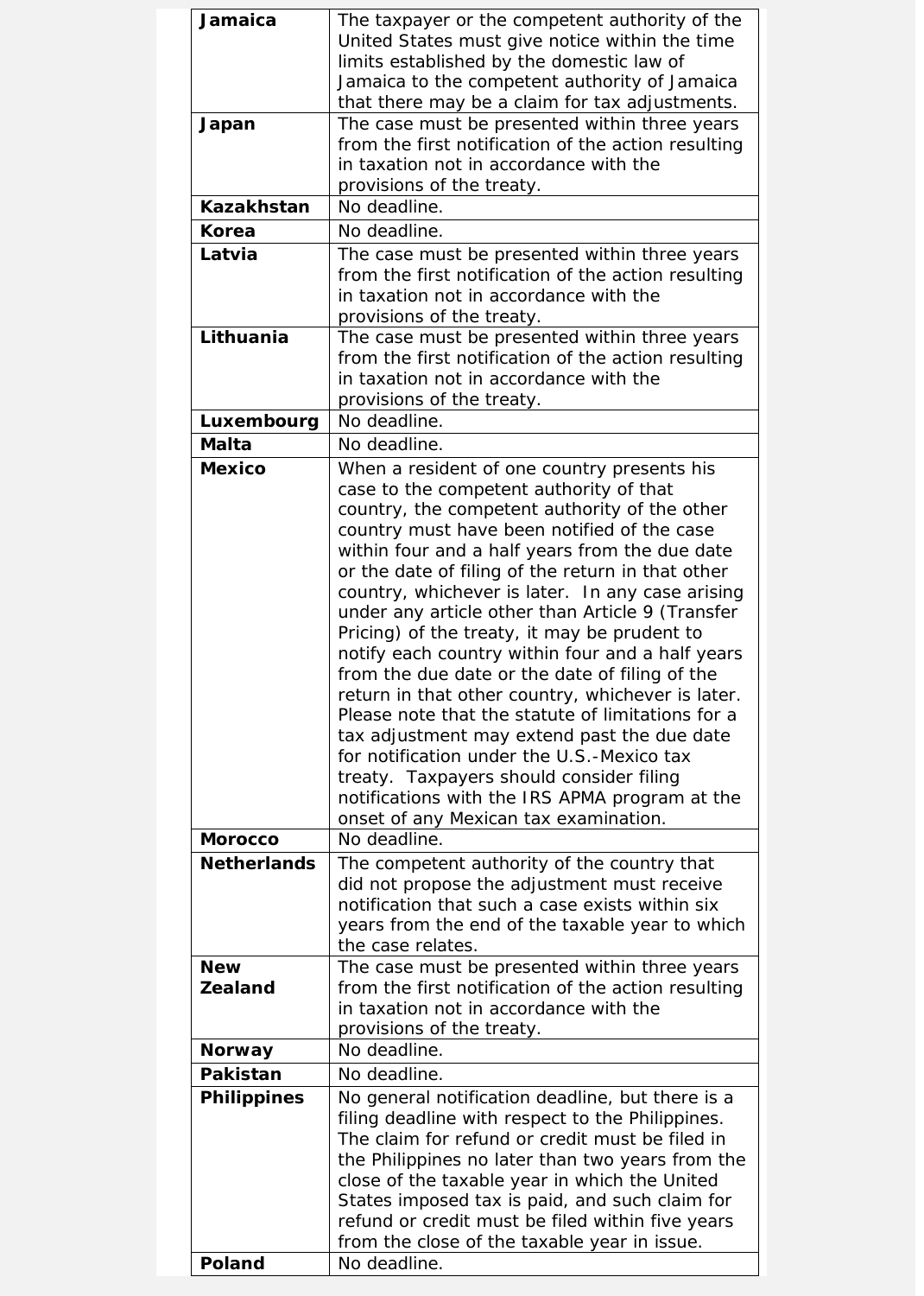| Portugal            | The case must be presented within five years                                                         |
|---------------------|------------------------------------------------------------------------------------------------------|
|                     | from the first notification of the action resulting                                                  |
|                     | in taxation not in accordance with the                                                               |
|                     | provisions of the treaty.                                                                            |
| Romania             | No deadline.                                                                                         |
| <b>Russia</b>       | No deadline.                                                                                         |
| <b>Slovakia</b>     | The case must be presented within three years                                                        |
|                     | from the first notification of the action resulting                                                  |
|                     | in taxation not in accordance with the                                                               |
|                     | provisions of the treaty.                                                                            |
| <b>Slovenia</b>     | The case must be presented within five years                                                         |
|                     | from the first notification of the action resulting                                                  |
|                     | in taxation not in accordance with the                                                               |
|                     | provisions of the treaty.                                                                            |
| <b>South Africa</b> | The case must be presented within three years<br>from the first notification of the action resulting |
|                     | in taxation not in accordance with the                                                               |
|                     | provisions of the treaty (or in the case of tax                                                      |
|                     | collected at source, within three years from the                                                     |
|                     | date of collection).                                                                                 |
| <b>Spain</b>        | The case must be presented within five years                                                         |
|                     | from the first notification of the action resulting                                                  |
|                     | in taxation not in accordance with the                                                               |
|                     | provisions of the treaty.                                                                            |
| Sri Lanka           | No deadline.                                                                                         |
| Sweden              | No deadline.                                                                                         |
| <b>Switzerland</b>  | No notification deadline in Treaty; however, a                                                       |
|                     | formal request for competent authority                                                               |
|                     | assistance must be made within ten years after                                                       |
|                     | the final assessment of Swiss or U.S. taxes, as                                                      |
|                     | applicable.                                                                                          |
| <b>Thailand</b>     | The case must be presented within three years                                                        |
|                     | from the first notification of the action resulting<br>in taxation not in accordance with the        |
|                     | provisions of the treaty.                                                                            |
| <b>Trinidad and</b> | No deadline.                                                                                         |
| Tobago              |                                                                                                      |
| <b>Tunisia</b>      | No deadline.                                                                                         |
| <b>Turkey</b>       | The competent authority of the country that                                                          |
|                     | did not propose the adjustment must receive                                                          |
|                     | notification that such a case exists within five                                                     |
|                     | years from the end of the taxable year to which                                                      |
|                     | the case relates.                                                                                    |
| <b>Ukraine</b>      | No deadline.                                                                                         |
| <b>United</b>       | The case must be presented within three years                                                        |
| Kingdom             | from the first notification of the action resulting                                                  |
|                     | in taxation not in accordance with the                                                               |
|                     | provisions of the treaty or, if later, within six                                                    |
|                     | years from the end of the taxable year or                                                            |
|                     | chargeable period in respect of which that                                                           |
|                     | taxation is imposed or proposed.                                                                     |
| Venezuela           | No deadline; however, the statute of                                                                 |
|                     | limitations must be "interrupted in accordance                                                       |
|                     | with the steps designated by domestic laws" to<br>implement the mutual agreement.                    |
|                     |                                                                                                      |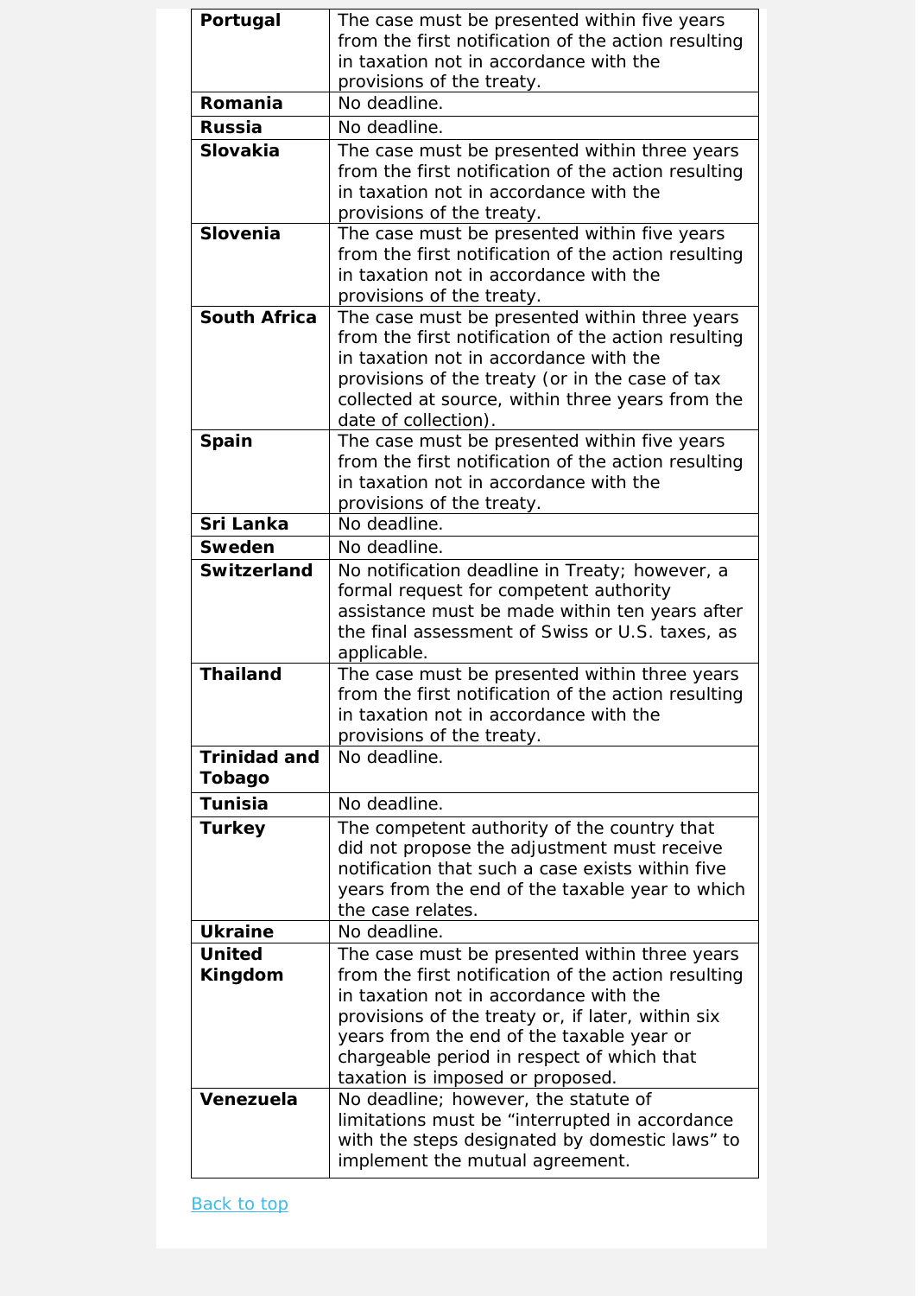#### **Contacts**

Kerwin Chung [kechung@deloitte.com](mailto:kechung@deloitte.com) 

Dave Varley [dvarley@deloitte.com](mailto:dvarley@deloitte.com)

Kirsti Longley [kilongley@deloitte.com](mailto:kilongley@deloitte.com)

Darrin Litsky [dlitsky@deloitte.com](mailto:dlitsky@deloitte.com)

Jamie Hawes [jhawes@deloitte.com](mailto:jhawes@deloitte.com)

Back to top

# **Useful links**

Resources

- [2016 Global Transfer Pricing Country Guide](https://www2.deloitte.com/us/en/pages/tax/articles/global-transfer-pricing-country-guide.html)
- [Arm's length standard](http://www2.deloitte.com/global/en/pages/tax/articles/arms-length-standard.html)
- **[Transfer pricing alerts](http://www2.deloitte.com/global/en/pages/tax/articles/global-transfer-pricing-alerts.html)**

# Get Connected

- [Deloitte tax@hand](http://www2.deloitte.com/us/en/pages/tax/articles/deloitte-tax-at-hand-mobile-app.html)
- [Join Dbriefs](https://www2.deloitte.com/global/en/pages/about-deloitte/articles/dbriefs-webcasts.html)
- [Follow @Deloitte Tax](http://www.twitter.com/deloittetax)
- [www.deloitte.com/tax](http://www.deloitte.com/tax)

### [Back to top](#page-0-0)

## $\circledR$  Get in touch



Deloitte refers to one or more of Deloitte Touche Tohmatsu Limited, a UK private company limited by guarantee ("DTTL"), its network of member firms, and their related entities. DTTL and each of its member firms are legally separate and independent entities. DTTL (also referred to as "Deloitte Global") does not provide services to clients. Please see<http://www.deloitte.com/about> for a more detailed description of DTTL and its member firms.

Deloitte provides audit, consulting, financial advisory, risk management, tax and related services to public and private clients spanning multiple industries. With a globally connected network of member firms in more than 150 countries and territories, Deloitte brings world-class capabilities and high-quality service to clients, delivering the insights they need to address their most complex business challenges. Deloitte's more than 220,000 professionals are committed to making an impact that matters.